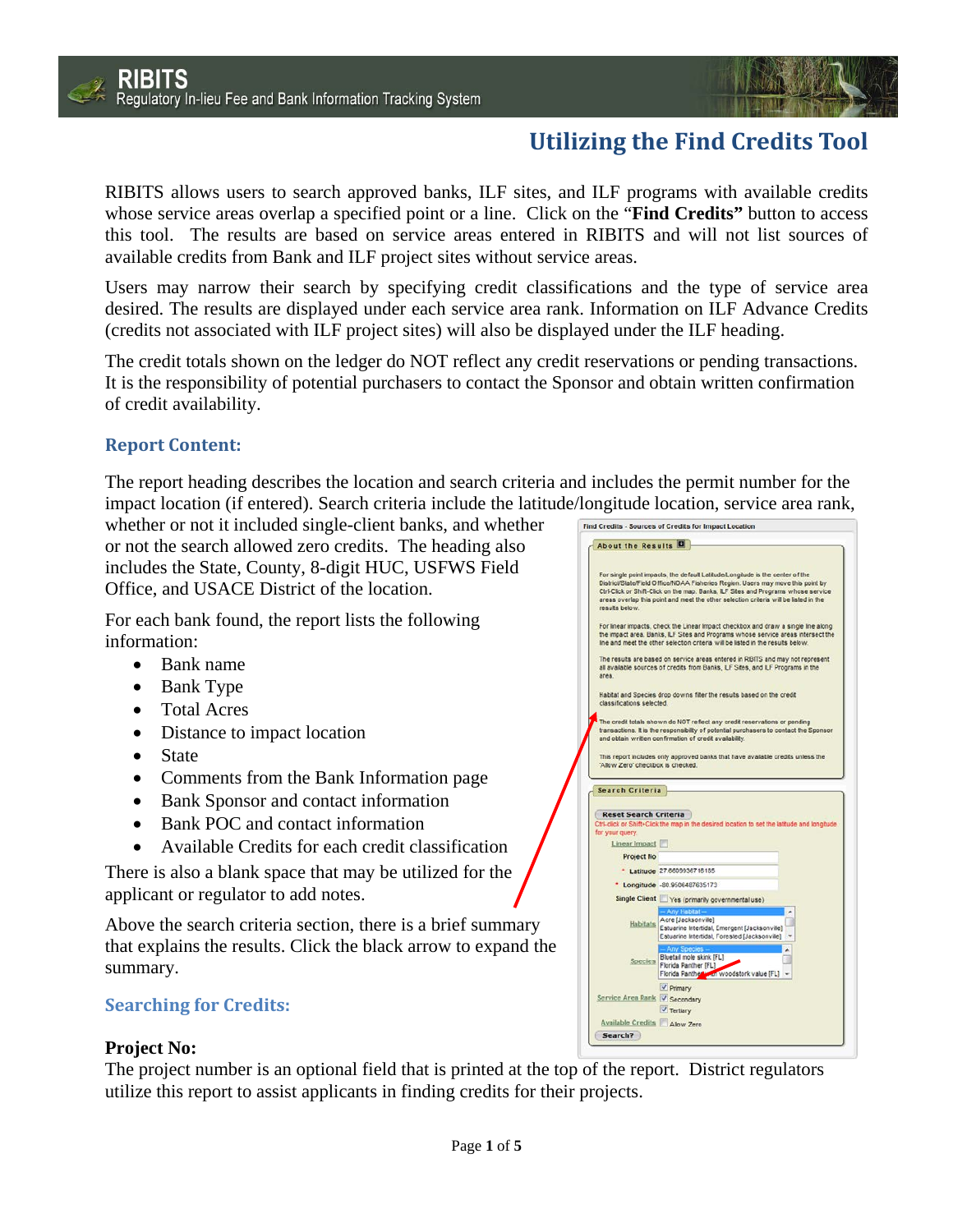

### **Entering the Latitude and Longitude of a Point**

The user may narrow the search area by selecting a District/State/Field Office from main Filter View Section. The center point of the selected District/State/Field Office is the default latitude and longitude for the search fields. The user may adjust the latitude and longitude by Ctrl+Click or Shift+Click on the map to move the point to a different location. Use the additional map layers as a guide to assist in moving the point to the desired location. The latitude and longitude fields will automatically update as the point is moved. Once you have the desired latitude and longitude, click the '**Search?**' button or enter more search criteria.



#### **Including or Excluding Single Client Banks:**

A user may choose to include or exclude Single Client Banks. Single Client Banks provide compensation for a single user like a county, military base, or state Department of Transportation (DOT). The Find Credits Tools automatically defaults to exclude Single Client Banks. To include Single Client Banks in the search, check the 'Yes' checkbox next the Single Client label.

| <b>Reset Search Criteria</b>  |                                                                                                                                          |
|-------------------------------|------------------------------------------------------------------------------------------------------------------------------------------|
| for your query.               | Ctri-click or Shift+Click the map in the desired location to set the latitude and longitude                                              |
| Linear Impact                 |                                                                                                                                          |
| <b>Project No</b>             |                                                                                                                                          |
|                               | * Latitude 27.6609936716185                                                                                                              |
|                               | * Longitude -80.9506487635173                                                                                                            |
|                               | Single Client Ves (primarily governmental use)                                                                                           |
| <b>Habitats</b>               | - Any Habitat -<br>Acre [Jacksonville]<br>Estuarine Intertidal, Emergent [Jacksonville]<br>Estuarine Intertidal, Forested [Jacksonville] |
| <b>Species</b>                | - Any Species --<br>Bluetail mole skink [FL]<br>Florida Panther [FL]<br>Florida Panther with woodstork value [FL] +                      |
| Service Area Rank V Secondary | V Primary<br>V Tertiary                                                                                                                  |
| Available Credits Allow Zero  |                                                                                                                                          |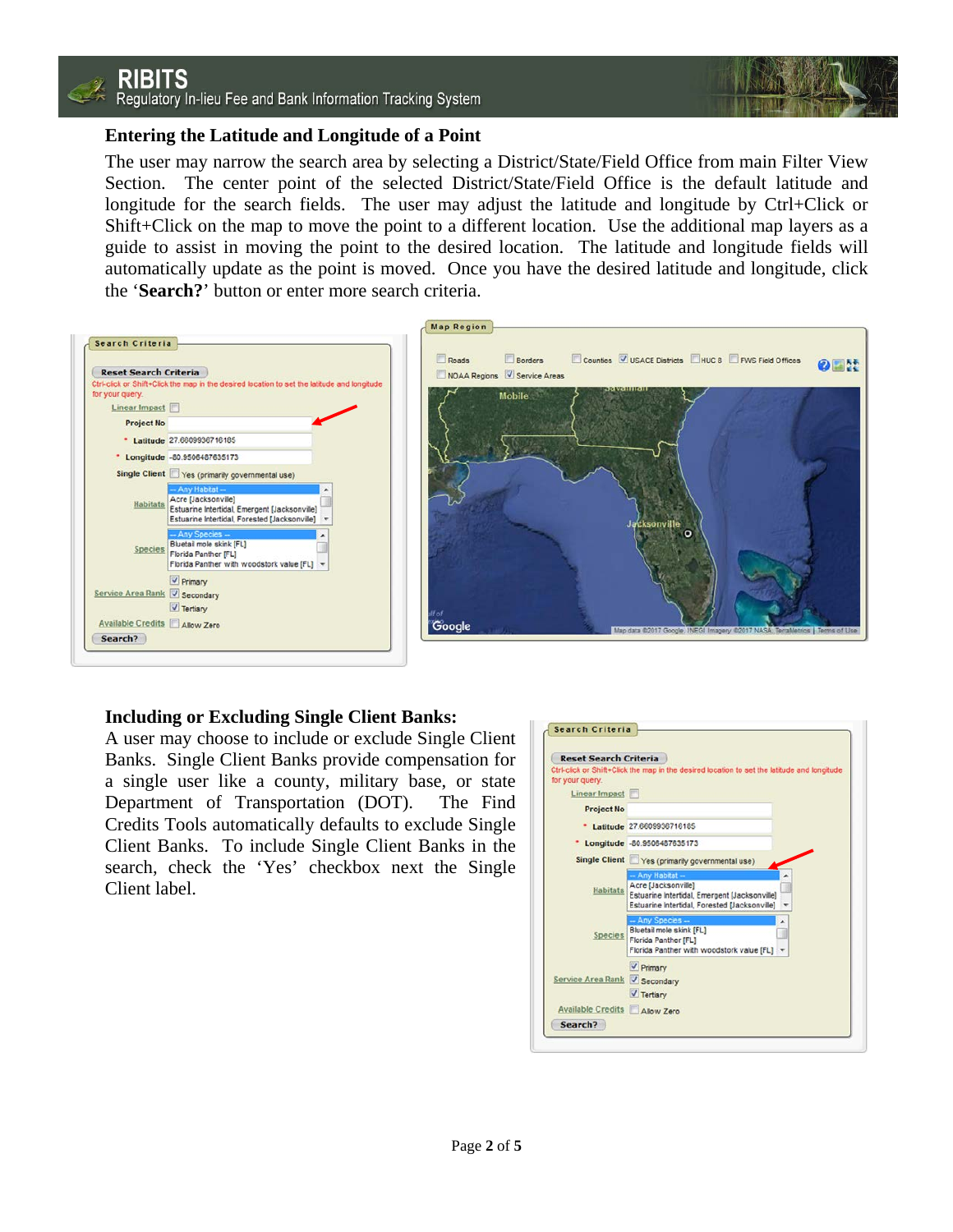## **RIBITS** Regulatory In-lieu Fee and Bank Information Tracking System

## **Searching for Specific Credit Classifications**

Narrow the search further by selecting a specific habitat or multiple habitats. Wetland or Stream habitats and Species habitat credit classifications available within the filtered jurisdiction from the selection list. To select more than one habitat, Click on one habitat,  $Ctrl + Click$  on a second habitat and  $Ctrl + click$  on another. The results will return approved banks with available credits for the selected habitat or habitats, whose services areas overlap the latitude and longitude.

| About the Results             |                                                                                  |
|-------------------------------|----------------------------------------------------------------------------------|
| Search Criteria               |                                                                                  |
|                               |                                                                                  |
| <b>Reset Search Criteria</b>  |                                                                                  |
| and longitude for your query. | Ctrl-click or Shift+Click the map in the desired location to set the latitude    |
| Linear Impact                 |                                                                                  |
|                               |                                                                                  |
| <b>Project No</b>             |                                                                                  |
|                               | Latitude 27,6609936716185                                                        |
|                               | Longitude -80.9506487635173                                                      |
|                               | Single Client Yes (primarily governmental use)                                   |
|                               | Acre [Jacksonville]                                                              |
| <b>Habitats</b>               | Estuarine Intertidal, Emergent [Jacksonville]                                    |
|                               | Estuarine Intertidal, Forested [Jacksonville]<br><b>Estuarine [Jacksonville]</b> |
|                               | <b>V</b> Primary                                                                 |
| Service Area Rank V Secondary |                                                                                  |
|                               |                                                                                  |
|                               | $\sqrt{}$ Tertiary                                                               |
| Available Credits Allow Zero  |                                                                                  |

#### **Primary, Secondary & Tertiary Service Areas**

A user may only be interested banks with available credits located in the primary service area. The user may then uncheck the checkboxes for secondary and tertiary. This will exclude the banks with available credits located in the secondary and tertiary service areas.

#### **Allow Zero**

A user may choose to include banks that have zero available credits.

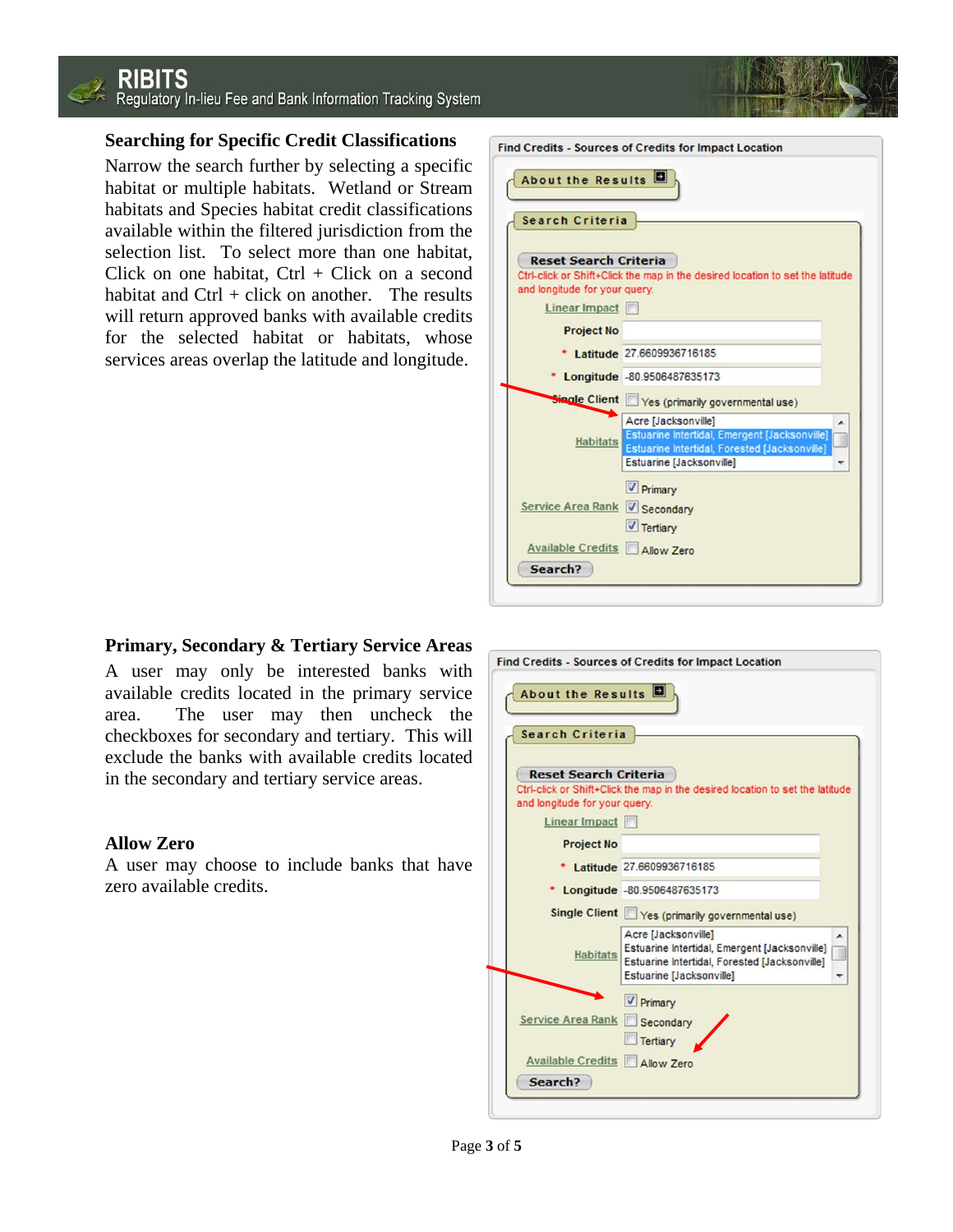

#### **Entering Coordinates for a Linear Impact**

For linear impacts, check the Linear Impact Checkbox and draw a single line along the impact area. Ctrl+Click or Shift+Click multiple locations on the map to create a line segment to indicate the location of linear impact. Select your habitats or species, service area rank and click the '**Search?**' button.



#### **About the Results**

After clicking the **'Search?'** button, the page will darken and a **'Gathering Report'** message will appear while the results are loading.

#### [Print PDF]

The results can be printed as a PDF file by clicking the **[Print PDF]** at the top of the results section.

After the report is generated, users will see the search details listed. There are quick links to help users jump to a specific section in the results.

A 'Back To Top' button has been added to the bottom right of the page to assist users with quick navigation.





#### Sources of Credits for Impact Location

#### **[Print PDF]**

Impact Detail: This text may include a permit number or other identifying information on impact site

|                                        | Latitude: 27.68352808378776, Longitude -81.29040531814098             |          |
|----------------------------------------|-----------------------------------------------------------------------|----------|
| State:                                 | Florida                                                               |          |
| County:                                | Polk                                                                  |          |
| 8-digit Hydrologic Unit Code: 03090101 |                                                                       |          |
| <b>USFWS Field Office:</b>             | South Florida                                                         |          |
| <b>USACE District:</b>                 | Jacksonville                                                          |          |
| <b>NOAA Region:</b>                    | Southeast                                                             |          |
|                                        | Mitigation/Conservation Banks & ILF Sites in Primary Service Area     | 4        |
|                                        | Mitigation/Conservation Banks & ILF Sites in Secondary Service Area 0 |          |
|                                        | Mitigation/Conservation Banks & ILF Sites in Tertiary Service Area    | $\Omega$ |
| <b>ILF Program Advance Credits</b>     |                                                                       | $\Omega$ |
|                                        |                                                                       |          |

**Search Criteria: Excluding single clients** excluding banks with zero available credits using service areas of rank Primary, Secondary, Tertiary

Page **4** of **5**